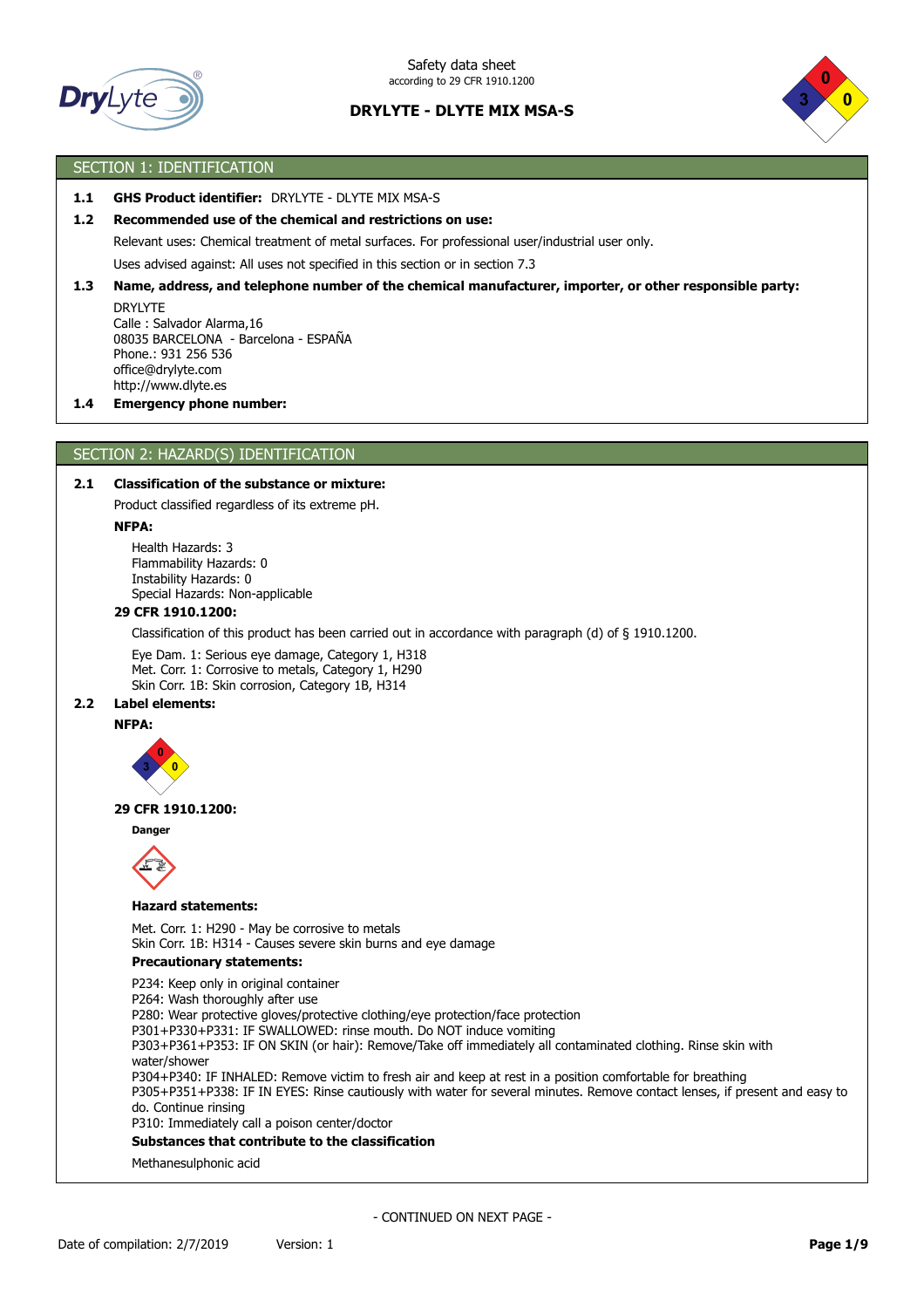



# SECTION 2: HAZARD(S) IDENTIFICATION (continued)

### **Acute Toxicity Estimate (ATE mix):**

32.25 % (oral), 32.25 % (dermal) of the mixture consists of ingredient(s) of unknown toxicity

### **2.3 Other hazards which do not result in classification:**

Non-applicable

# SECTION 3: COMPOSITION/INFORMATION ON INGREDIENTS

#### **3.1 Substances:**

Non-applicable

# **3.2 Mixtures:**

#### **Chemical description:** Mixture composed of chemical products

### **Components:**

Remaining components are non-hazardous and/or present at amounts below reportable limits. Exact percentage values for components are proprietary in accordance with 29 CFR 1910.1200(i).Therefore, in accordance with Appendix D to § 1910.1200, the product contains:

|      | Identification                                                                                     | Chemical name/Classification                                                                                                          | <b>Concentration</b>                                  |  |  |  |
|------|----------------------------------------------------------------------------------------------------|---------------------------------------------------------------------------------------------------------------------------------------|-------------------------------------------------------|--|--|--|
| CAS: | 69011-20-7                                                                                         | Polystyrene sulphonic acid<br>Eye Irrit. 2: H319 - Warning                                                                            | $\sim$ 25 - <50 %                                     |  |  |  |
|      | CAS: 75-75-2                                                                                       | Methanesulphonic acid<br>Acute Tox. 4: H302+H312; Eye Dam. 1: H318; Met. Corr. 1: H290; Skin Corr. 1B: H314; STOT SE 3: H335 - Danger | $\sim$ $\langle \rangle$ $\langle \rangle$ 10 - <25 % |  |  |  |
|      | To obtain more information on the hazards of the substances consult sections 8, 11, 12, 15 and 16. |                                                                                                                                       |                                                       |  |  |  |

# SECTION 4: FIRST-AID MEASURES

### **4.1 Description of necessary measures:**

Request medical assistance immediately, showing the SDS of this product.

#### **By inhalation:**

This product is not classified as hazardous through inhalation,however, it is recommended in case of intoxication symptoms to remove the person affected from the area of exposure, provide clean air and keep at rest. Request medical attention if symptoms persist.

### **By skin contact:**

Remove contaminated clothing and footwear, rinse skin or shower the person affected if appropriate with plenty of cold water and neutral soap. In serious cases see a doctor. If the product causes burns or freezing, clothing should not be removed as this could worsen the injury caused if it is stuck to the skin. If blisters form on the skin, these should never be burst as this will increase the risk of infection.

#### **By eye contact:**

Rinse eyes thoroughly with lukewarm water for at least 15 minutes. Do not allow the person affected to rub or close their eyes. If the injured person uses contact lenses, these should be removed unless they are stuck to the eyes, as this could cause further damage. In all cases, after cleaning, a doctor should be consulted as quickly as possible with the SDS of the product.

# **By ingestion/aspiration:**

Request immediate medical assistance, showing the SDS of this product. Do not induce vomiting, because its expulsion from the stomach can be hazardous to the mucus of the main digestive tract, and its inhalation, to the respiratory system. Rinse out the mouth and throat, as they may have been affected during ingestion. In the case of loss of consciousness do not administrate anything orally unless supervised by a doctor. Keep the person affected at rest.

#### **4.2 Most important symptoms/effects, acute and delayed:**

Acute and delayed effects are indicated in sections 2 and 11.

### **4.3 Indication of immediate medical attention and special treatment needed, if necessary:**

Non-applicable

# SECTION 5: FIRE-FIGHTING MEASURES

# **5.1 Suitable (and unsuitable) extinguishing media:**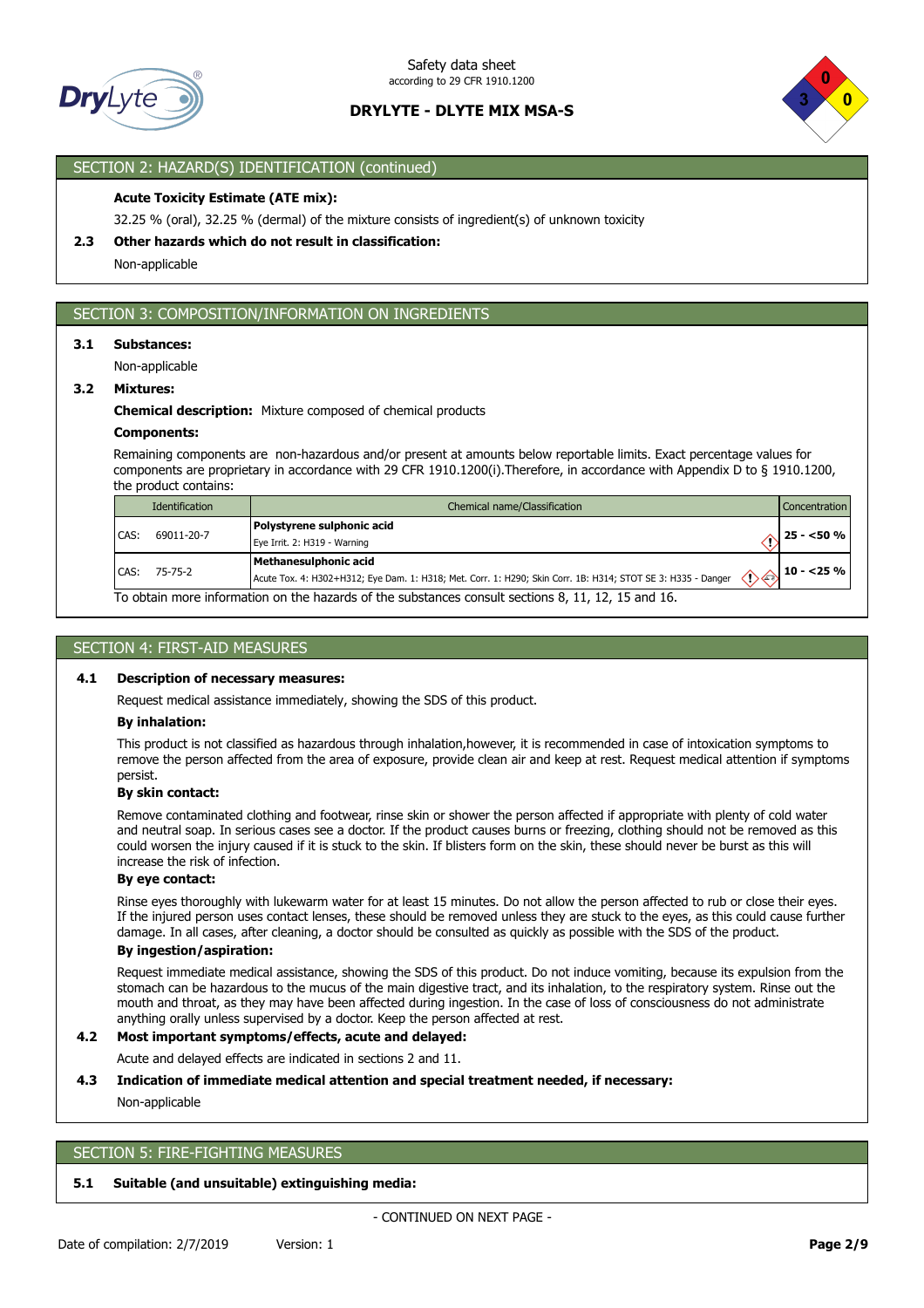



# SECTION 5: FIRE-FIGHTING MEASURES (continued)

Product is non-flammable under normal conditions of storage, manipulation and use. In the case of inflammation as a result of improper manipulation, storage or use preferably use polyvalent powder extinguishers (ABC powder), in accordance with the Regulation on fire protection systems. IT IS NOT RECOMMENDED to use tap water as an extinguishing agent.

### **5.2 Specific hazards arising from the chemical:**

As a result of combustion or thermal decomposition reactive sub-products are created that can become highly toxic and, consequently, can present a serious health risk.

### **5.3 Special protective equipment and precautions for fire-fighters:**

Depending on the magnitude of the fire it may be necessary to use full protective clothing and individual respiratory equipment. Minimum emergency facilities and equipment should be available (fire blankets, portable first aid kit,...) **Additional provisions:**

As in any fire, prevent human exposure to fire, smoke, fumes or products of combustion. Only properly trained personnel should be involved in firefighting. Evacuate nonessential personnel from the fire area. Destroy any source of ignition. In case of fire, refrigerate the storage containers and tanks for products susceptible to inflammation. Avoid spillage of the products used to extinguish the fire into an aqueous medium.

# SECTION 6: ACCIDENTAL RELEASE MEASURES

### **6.1 Personal precautions, protective equipment and emergency procedures:**

Sweep up and shovel product or other means and place in container for reuse (preferred) or disposal

### **6.2 Environmental precautions:**

The characteristic of corrosivity per RCRA could apply to the unused product if it becomes a waste material. The EPA hazardous waste number D002 could apply. It is the responsibility of the waste generator to evaluate whether his wastes are hazardous by characteristics or listing.

### **6.3 Methods and materials for containment and cleaning up:**

It is recommended:

Sweep up and shovel product or other means and place in container for reuse (preferred) or disposal

#### **6.4 Reference to other sections:**

See sections 8 and 13.

# SECTION 7: HANDLING AND STORAGE

### **7.1 Precautions for safe handling:**

A.- Precautions for safe manipulation

Comply with the current standards 29 CFR 1910 Occupational Safety and Health Standards. Keep containers hermetically sealed. Control spills and residues, destroying them with safe methods (section 6). Avoid leakages from the container. Maintain order and cleanliness where dangerous products are used.

B.- Technical recommendations for the prevention of fires and explosions

Due to its non-flammable nature, the product does not present a fire risk under normal conditions of storage, manipulation and use.

C.- Technical recommendations to prevent ergonomic and toxicological risks

Do not eat or drink during the process, washing hands afterwards with suitable cleaning products.

D.- Technical recommendations to prevent environmental risks

It is recommended to have absorbent material available at close proximity to the product (See subsection 6.3)

### **7.2 Conditions for safe storage, including any incompatibilities:**

- A.- Technical measures for storage
	- Minimum Temp.: 41 ºF Maximum Temp.: 104 ºF Maximum time: 12 Months
- B.- General conditions for storage

Avoid sources of heat, radiation, static electricity and contact with food. For additional information see subsection 10.5

### **7.3 Specific end use(s):**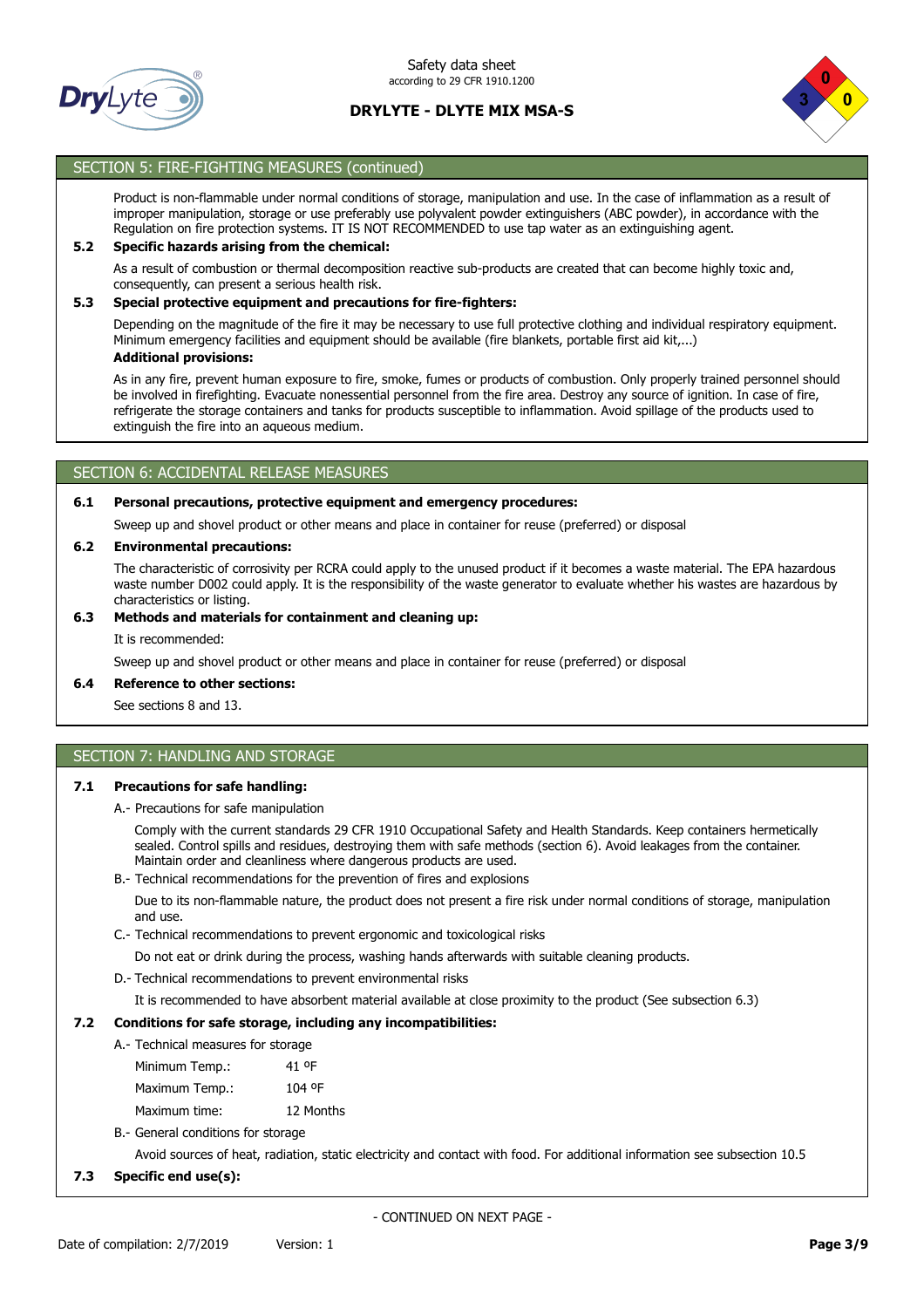



# SECTION 7: HANDLING AND STORAGE (continued)

Except for the instructions already specified it is not necessary to provide any special recommendation regarding the uses of this product.

# SECTION 8: EXPOSURE CONTROLS/PERSONAL PROTECTION

# **8.1 Control parameters:**

Substances whose occupational exposure limits have to be monitored in the workplace

Nuisance dust: Inhalable dust 10 mg/m3 // Respirable dust 4 mg/m3

#### **8.2 Appropriate engineering controls:**

A.- Individual protection measures, such as personal protective equipment

As a preventative measure it is recommended to use basic Personal Protection Equipment. For more information on Personal Protection Equipment (storage, use, cleaning, maintenance, class of protection,…) consult the information leaflet provided by the manufacturer. For more information see subsection 7.1. All information contained herein is a recommendation, the information on clothing performance must be combined with professional judgment, and a clear understanding of the clothing application, to provide the best protection to the worker. All chemical protective clothing use must be based on a hazard assessment to determine the risks for exposure to chemicals and other hazards. Conduct hazard assessments in accordance with 29 CFR 1910.132.

B.- Respiratory protection

| Pictogram                                                      | <b>PPE</b>                                                                                                    | <b>Remarks</b>                                                                                                                                                              |  |  |  |  |  |
|----------------------------------------------------------------|---------------------------------------------------------------------------------------------------------------|-----------------------------------------------------------------------------------------------------------------------------------------------------------------------------|--|--|--|--|--|
| 70.<br>$\blacktriangleright$<br>Compulsory use of<br>face mask | Filter mask for particles                                                                                     | Replace when an increase in resistence to breathing is observed. Use respirator in<br>accordance with manufacturer's use limitations and OSHA standard 1910.134<br>(29CFR). |  |  |  |  |  |
|                                                                | Considered and the state of the state of the state of the state of the state of the state of the state of the |                                                                                                                                                                             |  |  |  |  |  |

C.- Specific protection for the hands

| Pictogram                                        | <b>PPE</b>                            | Remarks                                                                                                                                                                                                                                                                                    |
|--------------------------------------------------|---------------------------------------|--------------------------------------------------------------------------------------------------------------------------------------------------------------------------------------------------------------------------------------------------------------------------------------------|
| <b>ANTI</b><br>J<br>Mandatory hand<br>protection | Protective gloves against minor risks | Replace gloves in case of any sign of damage. For prolonged periods of exposure<br>to the product for professional /industrial users, we recommend using chemical<br>protection gloves. Use gloves in accordance with manufacturer's use limitations<br>and OSHA standard 1910.138 (29CFR) |

As the product is a mixture of several substances, the resistance of the glove material can not be calculated in advance with total reliability and has therefore to be checked prior to the application

D.- Ocular and facial protection

| Pictogram                         | <b>PPE</b>                                    | Remarks                                                                                                                                                                                                                           |
|-----------------------------------|-----------------------------------------------|-----------------------------------------------------------------------------------------------------------------------------------------------------------------------------------------------------------------------------------|
| ٣<br>Mandatory face<br>protection | Panoramic glasses against splash/projections. | Clean daily and disinfect periodically according to the manufacturer's instructions.<br>Use if there is a risk of splashing. Use this PPE in accordance with manufacturer's<br>use limitations and OSHA standard 1910.133 (29CFR) |

E.- Bodily protection

| Pictogram                         | <b>PPE</b>           | Remarks                                       |  |  |
|-----------------------------------|----------------------|-----------------------------------------------|--|--|
|                                   | Work clothing        | Replace before any evidence of deterioration. |  |  |
|                                   | Anti-slip work shoes | Replace before any evidence of deterioration. |  |  |
| F.- Additional emergency measures |                      |                                               |  |  |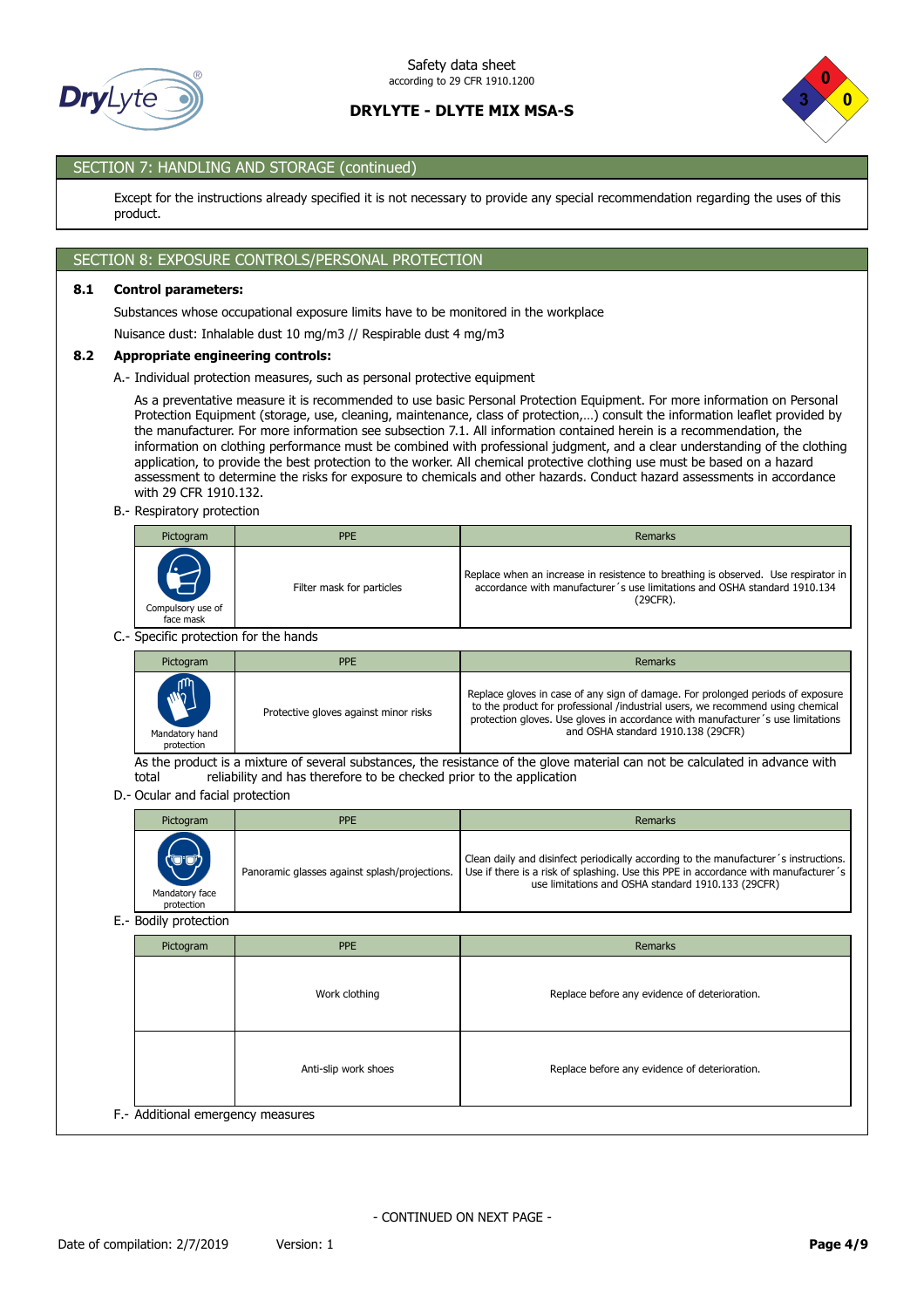



| SECTION 8: EXPOSURE CONTROLS/PERSONAL PROTECTION (continued) |                                                                                                                                                                                                                                |                                                        |                                  |                               |  |  |  |
|--------------------------------------------------------------|--------------------------------------------------------------------------------------------------------------------------------------------------------------------------------------------------------------------------------|--------------------------------------------------------|----------------------------------|-------------------------------|--|--|--|
|                                                              | Emergency measure                                                                                                                                                                                                              | <b>Standards</b>                                       | Emergency measure                | <b>Standards</b>              |  |  |  |
|                                                              | Emergency shower                                                                                                                                                                                                               | ANSI Z358-1<br>ISO 3864-1:2002                         | $\bigcirc$ +<br>Eyewash stations | DIN 12 899<br>ISO 3864-1:2002 |  |  |  |
|                                                              | <b>Environmental exposure controls:</b>                                                                                                                                                                                        |                                                        |                                  |                               |  |  |  |
|                                                              | In accordance with the community legislation for the protection of the environment it is recommended to avoid environmental<br>spillage of both the product and its container. For additional information see subsection 7.1.D |                                                        |                                  |                               |  |  |  |
|                                                              |                                                                                                                                                                                                                                |                                                        |                                  |                               |  |  |  |
|                                                              | SECTION 9: PHYSICAL AND CHEMICAL PROPERTIES                                                                                                                                                                                    |                                                        |                                  |                               |  |  |  |
| 9.1                                                          |                                                                                                                                                                                                                                | Information on basic physical and chemical properties: |                                  |                               |  |  |  |
|                                                              | For complete information see the product datasheet.                                                                                                                                                                            |                                                        |                                  |                               |  |  |  |
|                                                              | <b>Appearance:</b>                                                                                                                                                                                                             |                                                        |                                  |                               |  |  |  |
|                                                              | Physical state at 68 °F:                                                                                                                                                                                                       | Solid                                                  |                                  |                               |  |  |  |
|                                                              | Appearance:                                                                                                                                                                                                                    | Powdery                                                |                                  |                               |  |  |  |
|                                                              | Color:                                                                                                                                                                                                                         | Yellow-red                                             |                                  |                               |  |  |  |
|                                                              | Odor:                                                                                                                                                                                                                          | Odorless                                               |                                  |                               |  |  |  |
|                                                              | Odour threshold:                                                                                                                                                                                                               | Non-applicable *                                       |                                  |                               |  |  |  |
|                                                              | <b>Volatility:</b>                                                                                                                                                                                                             |                                                        |                                  |                               |  |  |  |
|                                                              | Boiling point at atmospheric pressure:                                                                                                                                                                                         |                                                        | 283 - 383 °F (ASTM D-2887)       |                               |  |  |  |
|                                                              | Vapour pressure at 68 °F:                                                                                                                                                                                                      | Non-applicable *                                       |                                  |                               |  |  |  |
|                                                              | Vapour pressure at 122 °F:                                                                                                                                                                                                     | Non-applicable *                                       |                                  |                               |  |  |  |
|                                                              | Evaporation rate at 68 °F:                                                                                                                                                                                                     | Non-applicable *                                       |                                  |                               |  |  |  |
|                                                              | <b>Product description:</b>                                                                                                                                                                                                    |                                                        |                                  |                               |  |  |  |
|                                                              | Density at 68 °F:                                                                                                                                                                                                              | 1091 kg/m <sup>3</sup>                                 |                                  |                               |  |  |  |
|                                                              | Relative density at 68 °F:<br>1.091                                                                                                                                                                                            |                                                        |                                  |                               |  |  |  |
|                                                              | Dynamic viscosity at 68 °F:                                                                                                                                                                                                    | Non-applicable *                                       |                                  |                               |  |  |  |
|                                                              | Kinematic viscosity at 68 °F:                                                                                                                                                                                                  | Non-applicable *                                       |                                  |                               |  |  |  |
|                                                              | Kinematic viscosity at 104 °F:                                                                                                                                                                                                 | Non-applicable *                                       |                                  |                               |  |  |  |
|                                                              | Concentration:                                                                                                                                                                                                                 |                                                        | 100 g/L (active ingredient)      |                               |  |  |  |
|                                                              | pH:                                                                                                                                                                                                                            | 1.5 - 2.5 at 100 %                                     |                                  |                               |  |  |  |
|                                                              | Vapour density at 68 °F:                                                                                                                                                                                                       | Non-applicable *                                       |                                  |                               |  |  |  |
|                                                              | Partition coefficient n-octanol/water 68 °F:                                                                                                                                                                                   | Non-applicable *                                       |                                  |                               |  |  |  |
|                                                              | Solubility in water at 68 °F:                                                                                                                                                                                                  | Non-applicable *                                       |                                  |                               |  |  |  |
|                                                              | Solubility properties:                                                                                                                                                                                                         | Non-applicable *                                       |                                  |                               |  |  |  |
|                                                              | Decomposition temperature:                                                                                                                                                                                                     | Non-applicable *                                       |                                  |                               |  |  |  |
|                                                              | Melting point/freezing point:                                                                                                                                                                                                  | Non-applicable *                                       |                                  |                               |  |  |  |
|                                                              | Explosive properties:<br>Oxidising properties:                                                                                                                                                                                 | Non-applicable *<br>Non-applicable *                   |                                  |                               |  |  |  |
|                                                              | <b>Flammability:</b>                                                                                                                                                                                                           |                                                        |                                  |                               |  |  |  |
|                                                              | Flash Point:                                                                                                                                                                                                                   | Non-applicable                                         |                                  |                               |  |  |  |
|                                                              | Flammability (solid, gas):                                                                                                                                                                                                     | Non-applicable *                                       |                                  |                               |  |  |  |
|                                                              | Autoignition temperature:                                                                                                                                                                                                      | Non-applicable *                                       |                                  |                               |  |  |  |
|                                                              | Lower flammability limit:                                                                                                                                                                                                      | Non-applicable *                                       |                                  |                               |  |  |  |
|                                                              | Upper flammability limit:                                                                                                                                                                                                      | Non-applicable *                                       |                                  |                               |  |  |  |
|                                                              |                                                                                                                                                                                                                                |                                                        |                                  |                               |  |  |  |

\*Not relevant due to the nature of the product, not providing information property of its hazards.

- CONTINUED ON NEXT PAGE -

I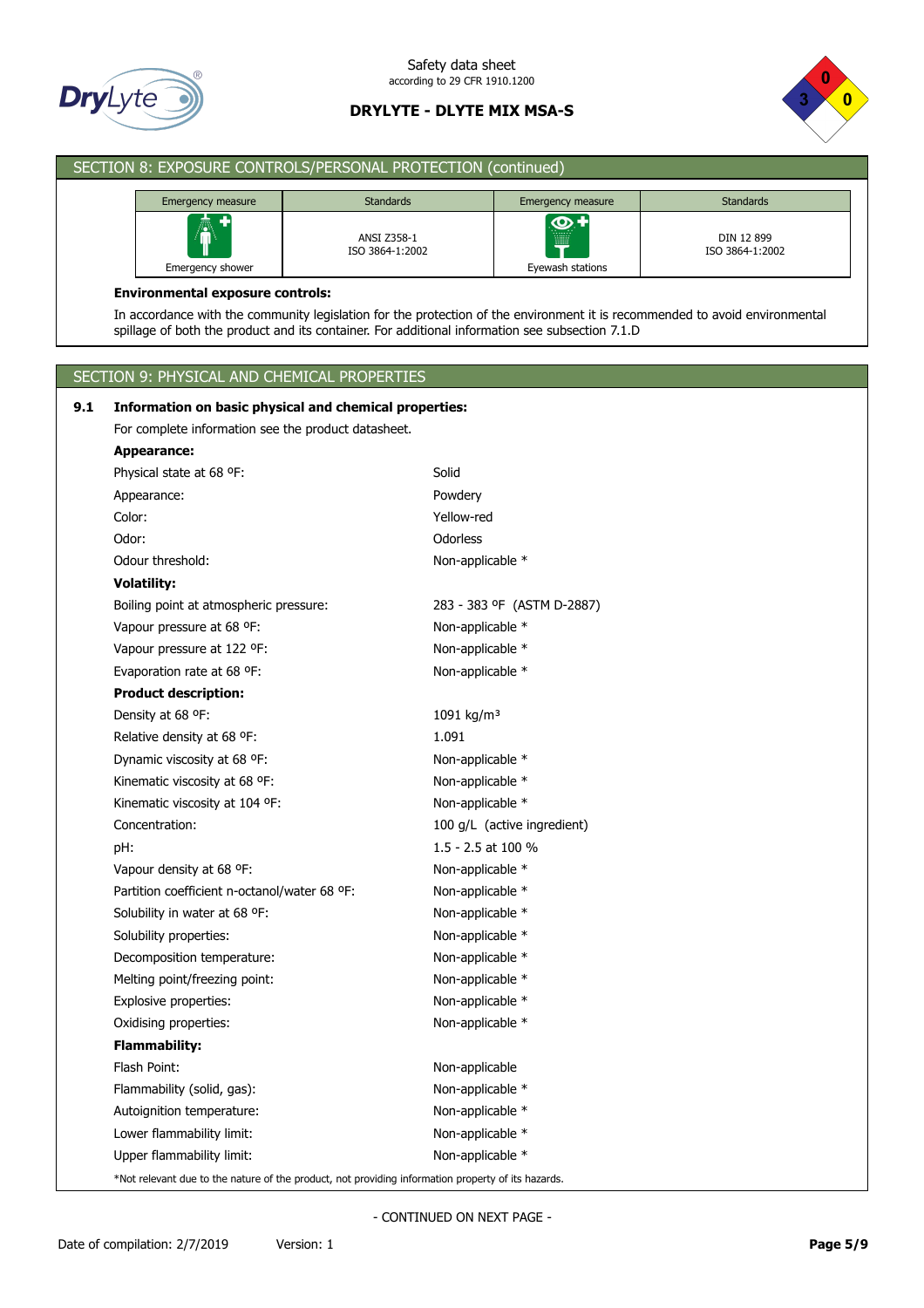



# SECTION 9: PHYSICAL AND CHEMICAL PROPERTIES (continued)

### **Explosive:**

|     | Lower explosive limit:    |
|-----|---------------------------|
|     | Upper explosive limit:    |
| 9.2 | <b>Other information:</b> |
|     | Surface tension at 68 °F: |
|     |                           |

Non-applicable \* Non-applicable \* Non-applicable \* Refraction index: Non-applicable \*

\*Not relevant due to the nature of the product, not providing information property of its hazards.

# SECTION 10: STABILITY AND REACTIVITY

### **10.1 Reactivity:**

No hazardous reactions are expected because the product is stable under recommended storage conditions. See section 7.

### **10.2 Chemical stability:**

Chemically stable under the conditions of storage, handling and use.

# **10.3 Possibility of hazardous reactions:**

Under the specified conditions, hazardous reactions that lead to excessive temperatures or pressure are not expected.

# **10.4 Conditions to avoid:**

Applicable for handling and storage at room temperature:

| Shock and friction | Contact with air | Increase in temperature | <b>Sunlight</b> | <b>Humidity</b> |
|--------------------|------------------|-------------------------|-----------------|-----------------|
| Not applicable     | Not applicable   | Not applicable          | Not applicable  | Not applicable  |

### **10.5 Incompatible materials:**

| Acids          | Water             | <b>materials</b><br>Oxidisina | .<br>materials<br>Combustible | Others                                        |
|----------------|-------------------|-------------------------------|-------------------------------|-----------------------------------------------|
| Not applicable | Not<br>applicable | Precaution                    | : applicable<br>Not           | trong bases.<br>Avoid<br>l alkalis or<br>- 21 |

### **10.6 Hazardous decomposition products:**

See subsection 10.3, 10.4 and 10.5 to find out the specific decomposition products. Depending on the decomposition conditions, complex mixtures of chemical substances can be released: carbon dioxide (CO2), carbon monoxide and other organic compounds.

# SECTION 11: TOXICOLOGICAL INFORMATION

# **11.1 Information on toxicological effects:**

The experimental information related to the toxicological properties of the product itself is not available

#### **Dangerous health implications:**

In case of exposure that is repetitive, prolonged or at concentrations higher than recommended by the occupational exposure limits, it may result in adverse effects on health depending on the means of exposure:

- A- Ingestion (acute effect):
	- Acute toxicity : Based on available data, the classification criteria are not met, however, it contains substances classified as dangerous for consumption. For more information see section 3.
	- Corrosivity/Irritability: Corrosive product, if it is swallowed causes burns destroying the tissues. For more information about secondary effects from skin contact see section 2.
- B- Inhalation (acute effect):

- Acute toxicity : Based on available data, the classification criteria are not met, as it does not contain substances classified as dangerous for inhalation. For more information see section 3.

- Corrosivity/Irritability: Prolonged inhalation of the product is corrosive to mucous membranes and the upper respiratory tract

- C- Contact with the skin and the eyes (acute effect):
	- Contact with the skin: Above all, skin contact may occur as fabrics of all thicknesses can be destroyed, resulting in burns. For more information on the secondary effects see section 2.
	- Contact with the eyes: Produces serious eye damage after contact.
- D- CMR effects (carcinogenicity, mutagenicity and toxicity to reproduction):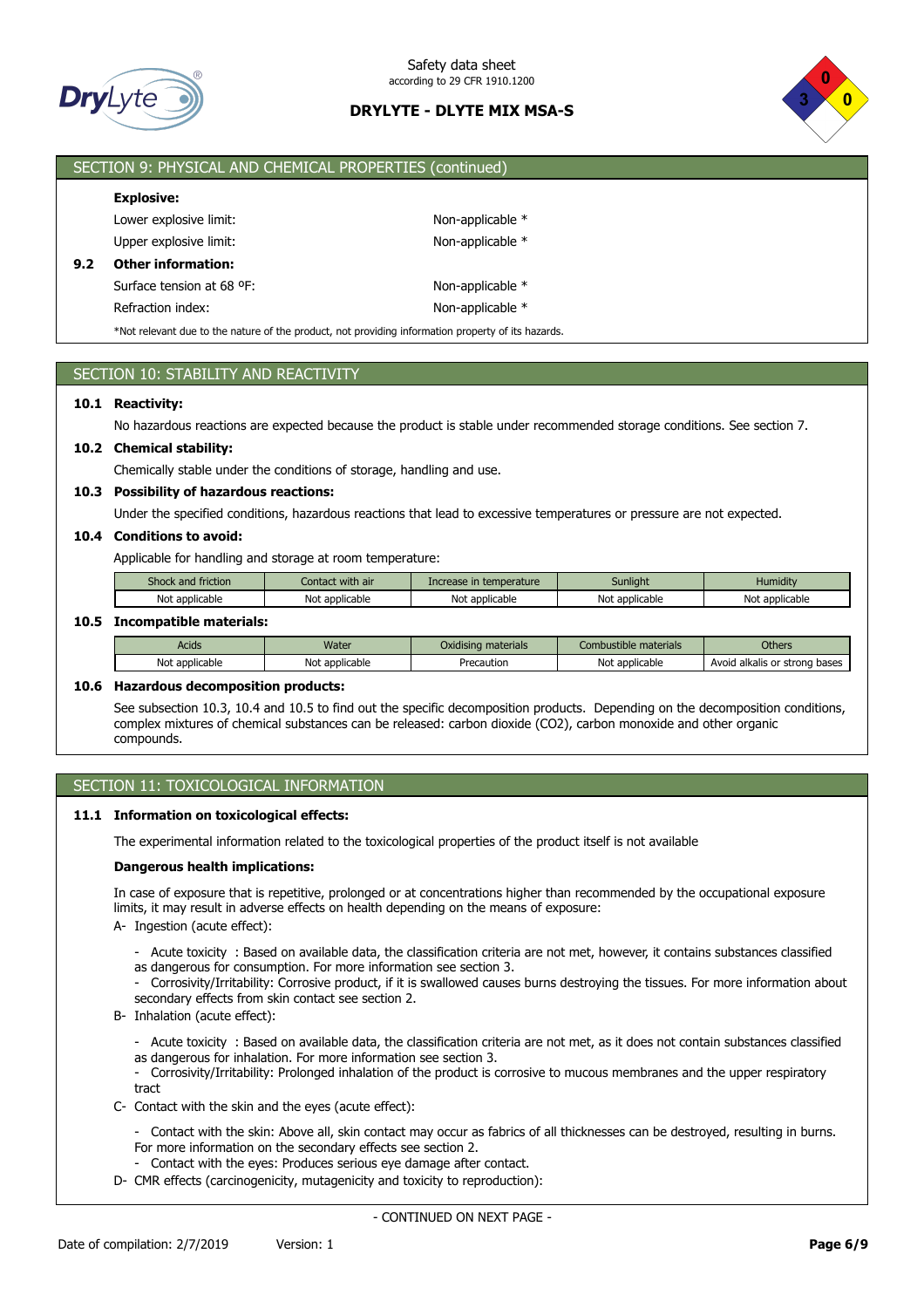



# SECTION 11: TOXICOLOGICAL INFORMATION (continued)

- Carcinogenicity: Based on available data, the classification criteria are not met, as it does not contain substances classified as dangerous for the effects mentioned. For more information see section 3.
- IARC: Non-applicable
- Mutagenicity: Based on available data, the classification criteria are not met, as it does not contain substances classified as dangerous for this effect. For more information see section 3.
- Reproductive toxicity: Based on available data, the classification criteria are not met, as it does not contain substances classified as dangerous for this effect. For more information see section 3.
- E- Sensitizing effects:
	- Respiratory: Based on available data, the classification criteria are not met, as it does not contain substances classified as dangerous with sensitising effects. For more information see section 3.
	- Cutaneous: Based on available data, the classification criteria are not met, as it does not contain substances classified as dangerous for this effect. For more information see section 3.
- F- Specific target organ toxicity (STOT) single exposure:

Based on available data, the classification criteria are not met, however, it contains substances classified as dangerous for inhalation. For more information see section 3.

- G- Specific target organ toxicity (STOT)-repeated exposure:
	- Specific target organ toxicity (STOT)-repeated exposure: Based on available data, the classification criteria are not met, as it does not contain substances classified as dangerous for this effect. For more information see section 3.
	- Skin: Based on available data, the classification criteria are not met, as it does not contain substances classified as dangerous for this effect. For more information see section 3.
- H- Aspiration hazard:

Based on available data, the classification criteria are not met, as it does not contain substances classified as dangerous for this effect. For more information see section 3.

#### **Other information:**

Non-applicable

### **Specific toxicology information on the substances:**

| <b>Identification</b> | Acute toxicity  |                | Genus  |
|-----------------------|-----------------|----------------|--------|
| Methanesulphonic acid | LD50 oral       | 1157 mg/kg     | Rat    |
| CAS: 75-75-2          | LD50 dermal     | 1000 mg/kg     | Rabbit |
|                       | LC50 inhalation | Non-applicable |        |

#### **Acute Toxicity Estimate (ATE mix):**

|                                                   | Ingredient(s) of unknown toxicity  |                |  |
|---------------------------------------------------|------------------------------------|----------------|--|
| <b>Oral</b><br>5599.05 mg/kg (Calculation method) |                                    | 32.25 %        |  |
| Dermal                                            | 4839.29 mg/kg (Calculation method) | 32.25%         |  |
| Inhalation                                        | >5 mg/L (4 h) (Calculation method) | Non-applicable |  |

# SECTION 12: ECOLOGICAL INFORMATION

The experimental information related to the eco-toxicological properties of the product itself is not available

#### **12.1 Ecotoxicity (aquatic and terrestrial, where available):**

| <b>Identification</b> |                  | Acute toxicity                    | <b>Species</b>            | Genus      |
|-----------------------|------------------|-----------------------------------|---------------------------|------------|
| Methanesulphonic acid | LC50             | 73 mg/L (96 h)                    | Oncorhynchus mykiss       | Fish       |
| CAS: 75-75-2          | EC <sub>50</sub> | $150 \text{ mg/L} (48 \text{ h})$ | Daphnia magna             | Crustacean |
|                       | <b>EC50</b>      | 26 mg/L (96 h)                    | Selenastrum capricornutum | Algae      |

### **12.2 Persistence and degradability:**

| <b>Identification</b> |                  | Degradability  | Biodegradability |            |
|-----------------------|------------------|----------------|------------------|------------|
| Methanesulphonic acid | BOD <sub>5</sub> | Non-applicable | Concentration    | $161$ mg/L |
| CAS: 75-75-2          | <b>COD</b>       | Non-applicable | Period           | 28 days    |
|                       | BOD5/COD         | Non-applicable | % Biodegradable  | 100 %      |

### **12.3 Bioaccumulative potential:**

Not available

#### **12.4 Mobility in soil:**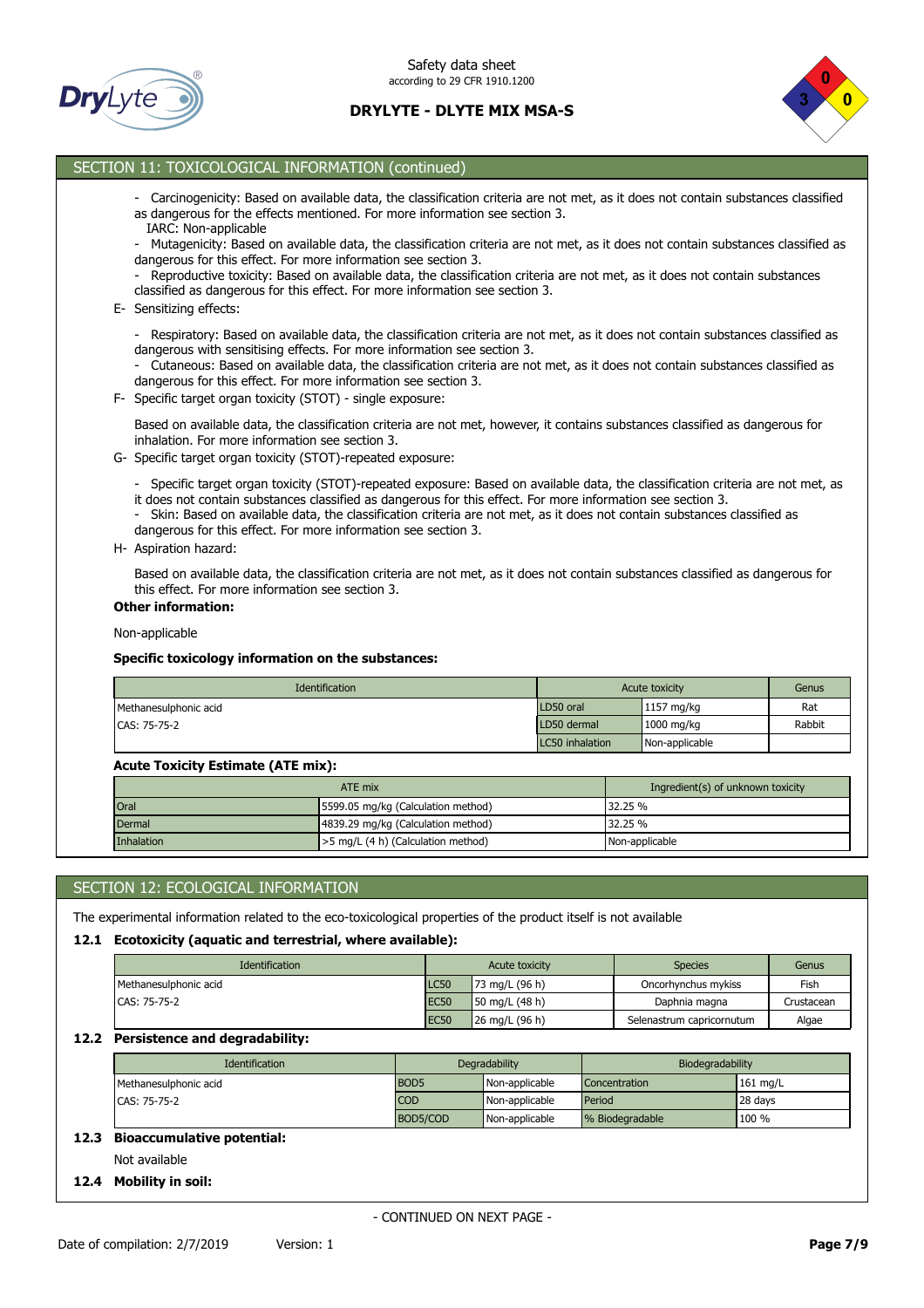



# SECTION 12: ECOLOGICAL INFORMATION (continued)

| <b>Identification</b>                              | Absorption/desorption |                                                 | Volatility   |                                          |
|----------------------------------------------------|-----------------------|-------------------------------------------------|--------------|------------------------------------------|
| Methanesulphonic acid                              | <b>Koc</b>            |                                                 | <b>Henry</b> | $1.28E-3$ Pa $\cdot$ m <sup>3</sup> /mol |
| CAS: 75-75-2                                       | Conclusion            | Very High                                       | Drv soil     | <b>INo</b>                               |
|                                                    | Surface tension       | $\blacksquare$ 0E+0 N/m (-459.67 °F) Moist soil |              | <b>INo</b>                               |
| 12.5<br><b>Results of PBT and vPvB assessment:</b> |                       |                                                 |              |                                          |

Non-applicable

# **12.6 Other adverse effects:**

Not described

# SECTION 13: DISPOSAL CONSIDERATIONS

#### **13.1 Disposal methods:**

#### **Waste management (disposal and evaluation):**

Consult the authorized waste service manager on the assessment and disposal operations. In case the container has been in direct contact with the product, it will be processed the same way as the actual product. Otherwise, it will be processed as nondangerous residue. We do not recommended disposal down the drain. See epigraph 6.2.

**Regulations related to waste management:**

Legislation related to waste management:

40 CFR Part 261- IDENTIFICATION AND LISTING OF HAZARDOUS WASTE

### SECTION 14: TRANSPORT INFORMATION

This product is not regulated for transport.

# SECTION 15: REGULATORY INFORMATION

### **15.1 Safety, health and environmental regulations specific for the product in question:**

SARA Title III - Toxic Chemical Release Inventory Reporting (Section 313): Non-applicable California Proposition 65 (the Safe Drinking Water and Toxic Enforcement Act of 1986): Non-applicable The Toxic Substances Control Act (TSCA) : Polystyrene sulphonic acid ; Methanesulphonic acid Massachusetts RTK - Substance List: Non-applicable New Jersey Worker and Community Right-to-Know Act: Methanesulphonic acid New York RTK - Substance list: Methanesulphonic acid Pennsylvania Worker and Community Right-to-Know Law: Non-applicable CANADA-Domestic Substances List (DSL): Polystyrene sulphonic acid ; Methanesulphonic acid CANADA-Non-Domestic Substances List (NDSL): Non-applicable NTP (National Toxicology Program): Non-applicable Minnesota - Hazardous substances ERTK: Non-applicable Rhode Island - Hazardous substances RTK: Non-applicable OSHA Specifically Regulated Substances (29 CFR 1910.1001-1096): Non-applicable Hazardous substances release notification under CERCLA sections 102-103 (40 CFR Part 302): Non-applicable **Specific provisions in terms of protecting people or the environment:** It is recommended to use the information included in this safety data sheet as data used in a risk evaluation of the local circumstances in order to establish the necessary risk prevention measures for the manipulation, use, storage and disposal of this

#### product. **Other legislation:**

The Toxic Substances Control Act (TSCA) Occupational Safety and Health Standards (1910 Subpart Z - Toxic and Hazardous Substances)

### SECTION 16: OTHER INFORMATION

#### **Legislation related to safety data sheets:**

This safety data sheet has been designed in accordance with Appendix d to §1910.1200 - Safety data sheets